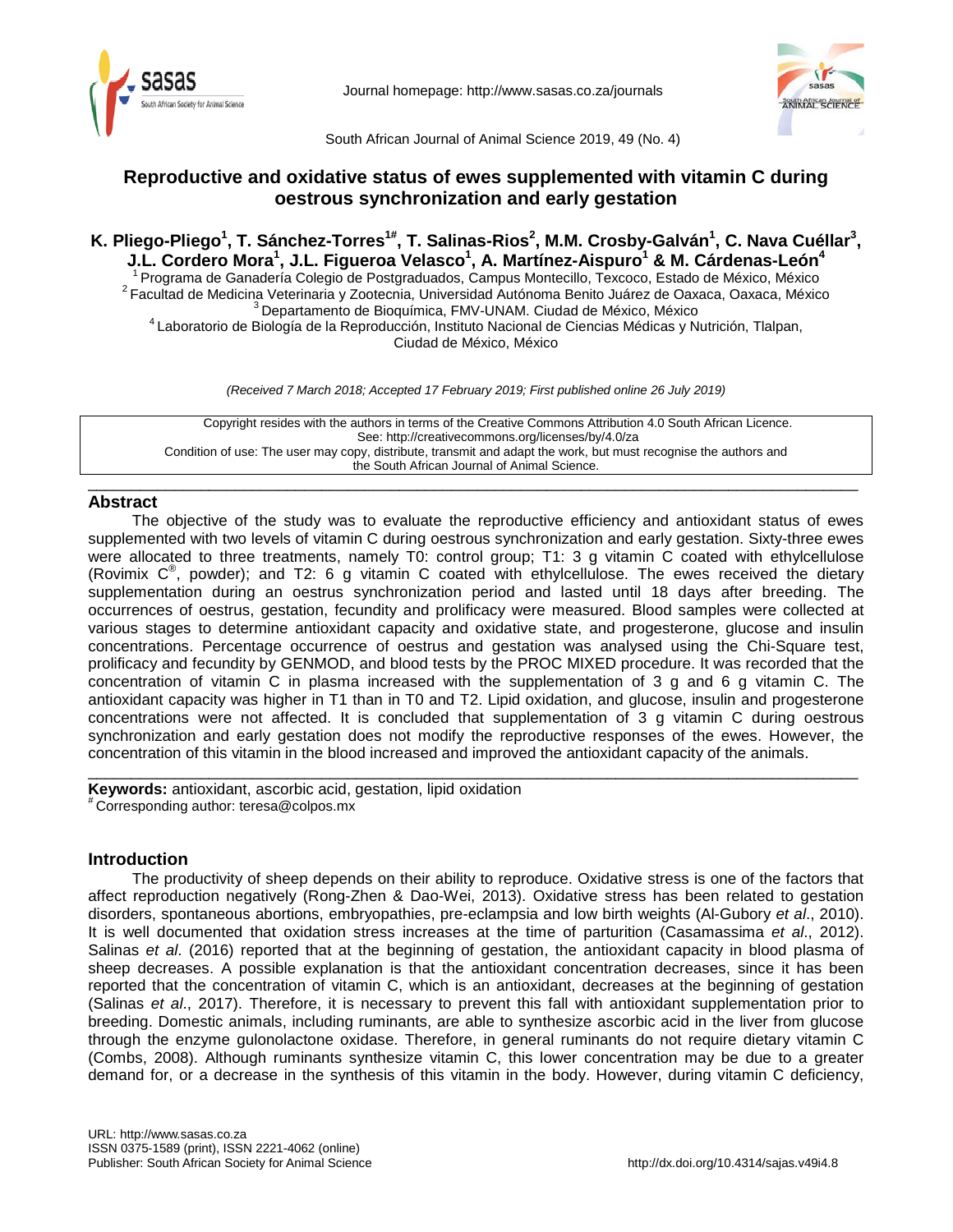successful supplementation is difficult because the vitamin is easily degraded in the rumen (MacLeod *et al*., 1999). Because of this, various alternatives have been evaluated to ensure that vitamin C is absorbed and utilized by the animal, for example vitamin C coated with hydrogenated soybean oil (Padilla *et al*., 2007).

The supplementation of vitamin C has been investigated as a source of antioxidants in the reproductive processes of mice (Sönmez *et al*., 2005; Leite *et al*., 2017) and humans and it has been shown that ascorbic acid improves the quality of bovine follicles and their survival in *in vitro* culture (Thomas *et al*., 2001). In rats its supplementation has increased the concentration of sperm and testosterone (Sönmez *et al*., 2005), and also the volume, concentration and sperm motility in rabbits, and decreased mortality and abnormalities (Yousef *et al*., 2003). In the reproductive stage of sheep, a decrease in serum vitamin C concentrations has been observed from the beginning of gestation (Salinas *et al*., 2017). Therefore, it is necessary to supplement sheep prior to breeding and to observe its effects on the antioxidant status, and reproductive responses. The objective of this research was to evaluate the reproductive efficiency and antioxidant status of ewes supplemented with two levels of vitamin C coated with ethylcellulose during oestrous synchronization and early gestation.

### **Materials and Methods**

The investigation was performed on the experimental ovine farm of Colegio de Postgraduados, located at 190 29'N and 980 53`O, with an annual average temperature of 15.2 °C and an annual rainfall of 636.5 mm (García, 2004). The management of the animals was carried out according to the rules of Animal Welfare, Biosafety and Ethics of this institution, in accordance with official Mexican standard NOM-062-ZOO-1999 (SAGARPA, 2001).

Sixty-three multiparous Suffolk-Dorset crossbreed ewes were used, with an average live weight of 60  $\pm$ 5.18 kg and body condition of 3 on a scale of 1 to 5. The ewes were allocated in a completely randomized design to three treatments with 20 ewes per treatment. The treatments were: T0: control; T1: 3 g vitamin C coated with ethylcellulose (Rovimix C) and T2: 6 g vitamin C coated with ethylcellulose (Rovimix C). Supplementation started when a vaginal progesterone-releasing device (CIDR®) was inserted until a day prior to pregnancy diagnosis (Figure 1).

The ewes were fed according to the nutritional requirements of the NRC (1985), and received oat hay (free access) and supplemented with 250 g of a concentrate per day (Table 1). The concentrate and vitamin C were fed individually by housing the ewes in individual pens from 8:00 to 10:00 each day, and then as a group in a common pen where the oat hay was supplied.

| Ingredients              | %      |  |
|--------------------------|--------|--|
|                          | 75.82  |  |
| Sorghum                  |        |  |
| Soybean paste            | 6.94   |  |
| Oat hay                  | 9.91   |  |
| Molasses                 | 5.35   |  |
| Salt minerals*           | 1.98   |  |
| Total                    | 100.00 |  |
| <b>Total composition</b> |        |  |
| Dry matter               | 88.69  |  |
| Crude protein            | 11.1   |  |
| ME (Mcal/kg)             | 2.77   |  |
| Crude fibre              | 26.45  |  |
| Ash                      | 4.29   |  |
|                          |        |  |

**Table 1** Composition of the concentrate provided to the ewes during oestrus synchronization and at beginning of pregnancy

\* Phosphorus (17.5%), sodium (12.9%), calcium 5.6%, magnesium 3.4%.

ME: metabolizable energy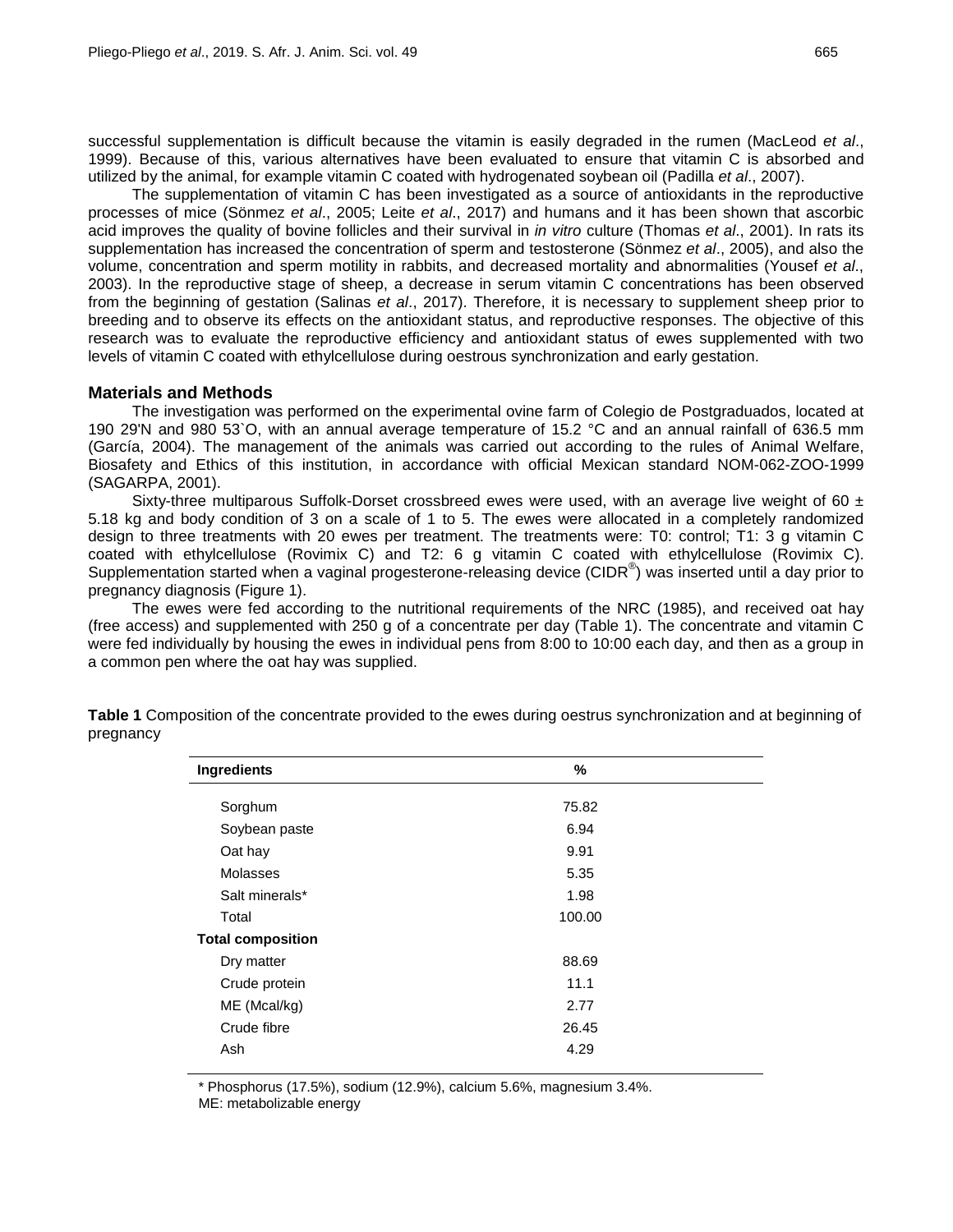

**Figure 1** Oestrus synchronization protocol and sampling realized during vitamin C supplementation CIDR: vaginal progesterone-releasing device, PGF2α: prostaglandin, TBARS: reactive substances to the thiobarbituric acid, FRAP: ferric reducing ability of plasma

To ensure that all the ewes were in the same reproductive phase at the time of oestrous synchronization, presynchronization was performed with two doses of prostaglandin  $F_2\alpha$  (79.5 µg of cloprostenol sodium, Celosil® ) nine days apart. All of the ewes showed oestrus in response to the second dose of prostaglandin. On the sixth day after the second dose of prostaglandin, an intra-vaginal device (CIDR), which was impregnated with 0.3 g progesterone, was inserted, and remained intravaginally for 11 days. Forty-eight hours before the withdrawal of this device, 79.5 μg cloprostenol sodium was injected per ewe. Twelve hours after the CIDRs were removed, oestrous detection began with the aid of rams equipped with fitted aprons. The mating of the ewes that showed oestrus was performed with 10 rams of the same breed, 8 and 16 hours after heat detection. Any returns to oestrus were detected 17 days after mating (Figure 1).

Pregnancy diagnosis was made 30 and 60 days after mating, using a real-time Sonovet 600 imaging ultrasound with a 7.5 Mhz transrectal linear transducer (Medison, Cypress, California, USA). To determine the percentage of gestation, the number of ewes diagnosed as pregnant was divided by the number of ewes that were bred. Fecundity was measured by dividing the number of lambs born by the total number of ewes per treatment, and prolificacy by dividing the number of lambs born by the number of lambed ewes. All the lambs were weighed within 12 hours of lambing.

Blood samples were collected in vacutainer tubes through jugular vein puncture (5 mL) at 8:00 to determine progesterone concentration  $(P_4)$ . Two hours after supplementation with vitamin C, an additional sample was collected into EDTA tubes for the subsequent determination of antioxidant capacity, lipid oxidation and vitamin C concentration (Figure 1). All samples were centrifuged at 1500 g for 15 minutes at 4 °C. The blood plasma was separated and deposited in Eppendorf tubes, which were stored at -40 °C until analysis.

Total antioxidant capacity was measured using the FRAP (ferric reducing ability of plasma) technique of Benzie & Strain (1999). Lipid oxidation was measured by testing thiobarbituric acid reactive substances (TBARS) according to the procedure described by Ohkawa *et al*. (1979). The analysis of ascorbic acid was performed according to the technique described by Jacota & Dani (1982) with some modification, which consisted of placing 3.2 mL of 10% trichloroacetic acid and adding 800 μL of plasma, vigorously shaking for 5 seconds, and leaving it to incubate for 5 minutes in ice-water.

Progesterone concentrations were measured, using an immunoenzymatic assay (Immunometrics, UK, Ltd, 280 Muster Road, London SW6 6BQ). The analytical sensitivity was 0.13 ng/mL with intra- and inter-assay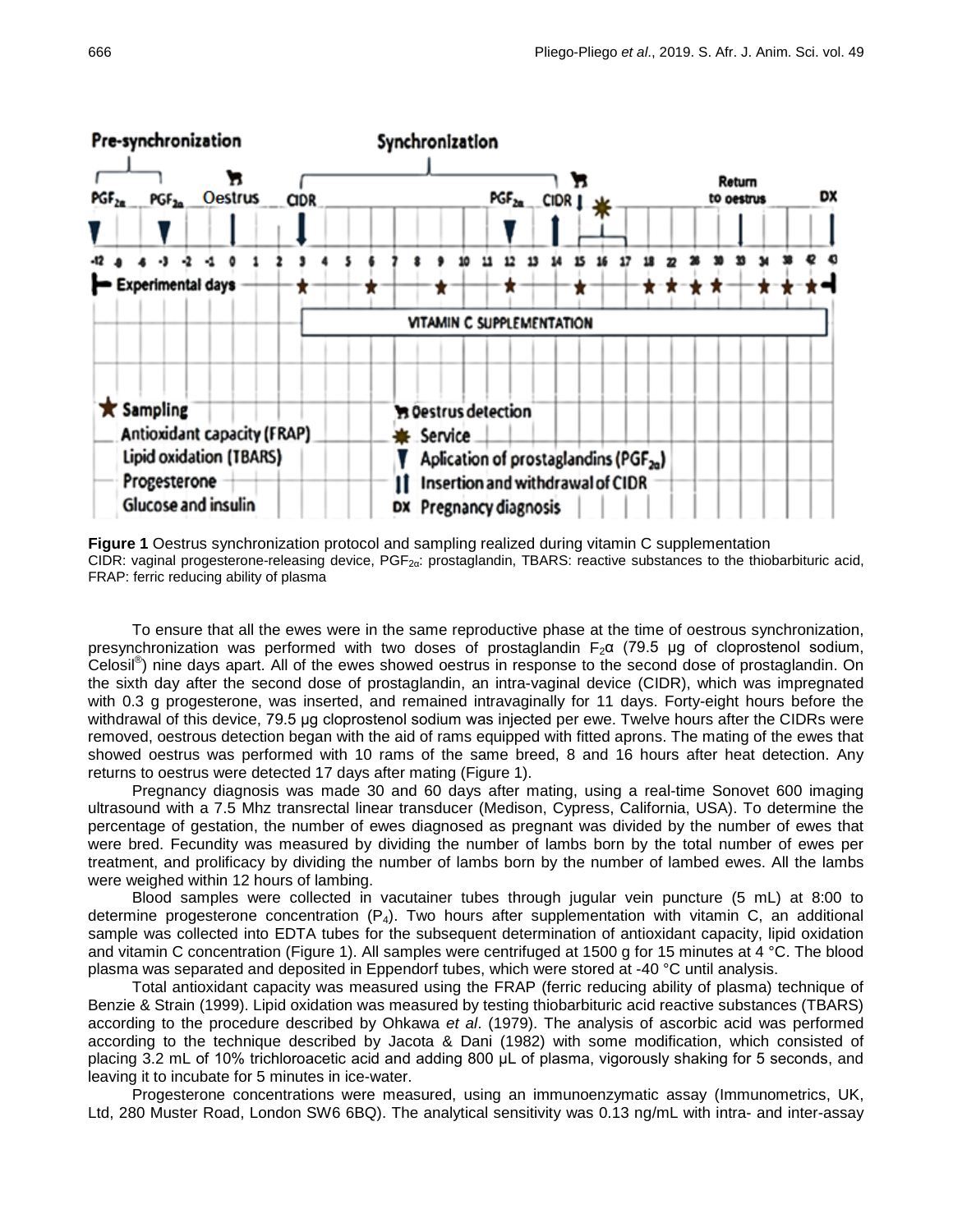coefficients of 9.59% and 13.7%, respectively. Insulin concentrations were determined by a radioimmunoassay technique (RIA) with a sensitivity of 4.09 ng/mL and intra- and inter-assay variation coefficients of 1.44 and 0.25%, respectively. To determine plasma glucose concentration, a colorimetric enzymatic method was used with reagents of Pointe Scientific brand (Pointe Scientific Inc. Canton Mi. USA) and a Mindray BS-200 automated clinical biochemistry analyser (Shenzhen Mindray Bio-Medical Electronics Co., Ltd., Shenzhen, China).

The percentages of oestrus onset, return to oestrus and gestation were analysed using a Chi-Square test, according to the PROC FREQ procedure. For the variables of prolificacy and fecundity, a Poisson regression statistical model was used, using the GENMOD procedure. For the weight at birth, the Tukey means comparison test was applied, using the PROC GLM procedure.

Measurements of progesterone, insulin, antioxidant capacity, oxidative state and ascorbic acid were analysed with analysis of variance using the PROC MIXED and Tukey's comparison test. All procedures were analysed with the SAS statistical analysis system package, version 9.0 (SAS, 2002). A Tukey test was performed for the variables that showed a significant difference (*P* <0.05).

### **Results**

Supplementing the ewes with 3 g or 6 g vitamin C per day did not affect the percentage occurrence of oestrus, gestation, prolificacy and fecundity, and weight of the lambs at birth. In all the treatments, the gestation percentage was higher than 90%. The percentage of ewes did not change at 30 and 60 days of gestation or parturition. There were no pregnancy losses after the observation of return to oestrus (Table 2).

|                              | T0   | <b>T1</b> | T2   | P-value |
|------------------------------|------|-----------|------|---------|
| Oestrus (%)                  | 100  | 100       | 100  |         |
| Return of oestrus (%)        | 9.5  | 9.5       | 0    | 0.6333  |
| 30 days gestation (%)        | 90.5 | 90.5      | 100  | 0.9986  |
| 60 days gestation (%)        | 90.5 | 90.5      | 100  | 0.9986  |
| Prolificacy (%)              | 1.47 | 1.37      | 1.38 | 0.956   |
| Fecundity                    | 1.33 | 1.24      | 1.38 | 0.919   |
| Weight of lamb at birth (kg) | 4.40 | 4.87      | 4.68 | 0.3268  |

**Table 2** Reproductive variables in synchronized ewes supplemented with two levels of coated vitamin C during oestrus synchronization and beginning of pregnancy

T0: 0 g vitamin C; T1: 3 g vitamin C; T2: 6 g vitamin C

It was observed that the concentration of ascorbic acid in blood plasma increased (*P* <0.05) with supplementation of vitamin C. However, when evaluating the inclusion level, a similar blood concentration was observed when it was supplemented with 3 or 6 g vitamin C coated with ethylcellulose (Table 3), while through the samplings, it was observed that, in general, from the application of prostaglandin (two days before the withdrawal of CIDR) and until day 21 of gestation, the concentrations decreased (Figure 2).

The antioxidant capacity was higher  $(P < 0.5)$  in ewes supplemented with 3 g vitamin C per day than the control group and those supplemented with 6 g vitamin C (Table 3). This was modified by stage of sampling, without presenting a clear tendency stage of the synchronization of oestrus and early gestation, where a marked period of increase or decrease was observed (Figure 3).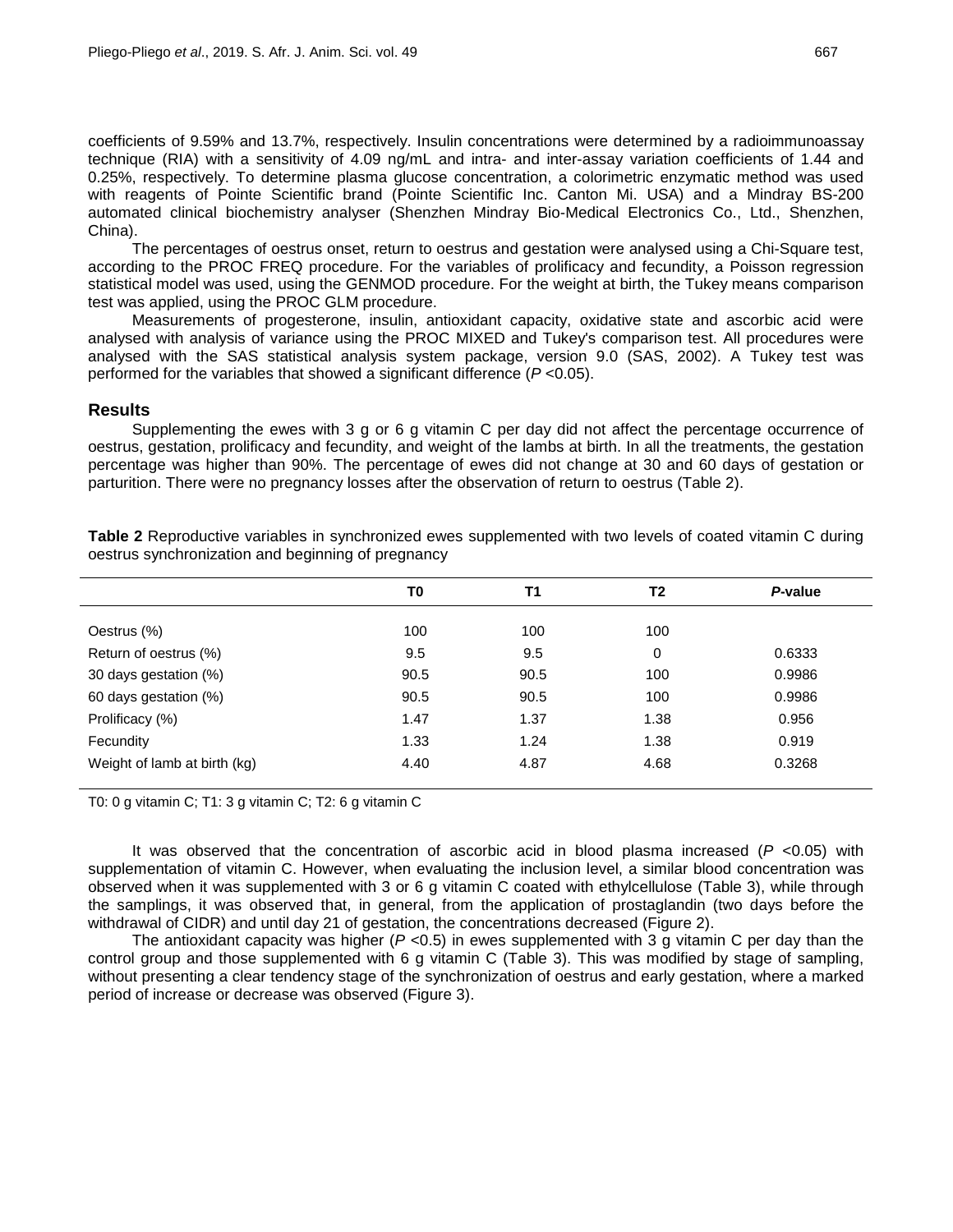**Table 3** Means ± SE of antioxidant capacity, lipid oxidation, glucose, insulin and ascorbic acid concentrations in plasma of sheep supplemented with vitamin C coated with ethylcellulose during oestrus synchronization and beginning of gestation

| <b>Treat</b>   | Ascorbic acid            | <b>FRAP</b>        | <b>MDA</b>      | <b>Glucose</b>       | <b>Insulin</b>  | <b>Progesterone</b> |
|----------------|--------------------------|--------------------|-----------------|----------------------|-----------------|---------------------|
|                | $(\mu q/mL)$             | (nmol/mL)          | (nmol/mL)       | (mg/dL)              | (ng/mL)         | (ng/mL)             |
| T <sub>0</sub> | $10.79^b \pm 0.52$       | $246.0^b \pm 6.85$ | $7.32 \pm 0.49$ | $67.0^a \pm 1.03$    | $0.50 \pm 0.05$ | $4.28 \pm 0.26$     |
| <b>T1</b>      | $12.97^{\circ} \pm 0.49$ | $284.1^a + 7.04$   | $7.74 \pm 0.51$ | $60.26^{b} \pm 1.09$ | $0.52 \pm 0.05$ | $4.29 \pm 0.28$     |
| T <sub>2</sub> | $12.84^a \pm 0.51$       | $261.7^b \pm 6.45$ | $8.74 \pm 0.47$ | $67.4^a \pm 0.98$    | $0.56 \pm 0.04$ | $4.76 \pm 0.25$     |

a, b Different superscripts within columns indicate significant differences (*P* <0.05)

Treat: treatments; T0: 0 g coated vitamin C; T1: 3 g coated vitamin C; T2: 6 g coated vitamin C FRAP: ferric reducing antioxidant power; MDA: malondialdehyde



**Figure 2** Plasma concentration of ascorbic acid in ewes during oestrus synchronization and start of gestation Sampling: 3 (CIDR, insertion); 6 (3 days with CIDR); 9 (6 days with CIDR); 12 (application of PGF<sub>2α</sub>); 15 (detection of oestrus, mounts); 18 (one day of gestation); 22 (5 days of gestation); 26 (9 days of gestation); 30 (13 days of gestation); 34 (17 days of gestation); 38 (21 days of gestation); 42 (25 days of gestation). T0: 0 g of vitamin C; T1: 3 g of vitamin C; T2: 6 g of vitamin C

CIDR: vaginal progesterone-releasing device

The concentrations of malondialdehyde (which is formed by the lipid peroxidation of unsaturated fatty acids) and insulin were not modified by vitamin C supplementation (Table 3) or by sampling (Figures 4 and 6). The glucose concentration was lower in T1 than in T0 and T2 (Table 3). Progesterone concentration in plasma followed a normal pattern, where the concentrations increased when the sheep had progestogen present, and decreased after the removal of the device. From day 22, which corresponds to four days after mating, the concentrations of progesterone began to increase until above 5 ng/mL in sampling of day 30 and remained high to maintain gestation (Figure 7).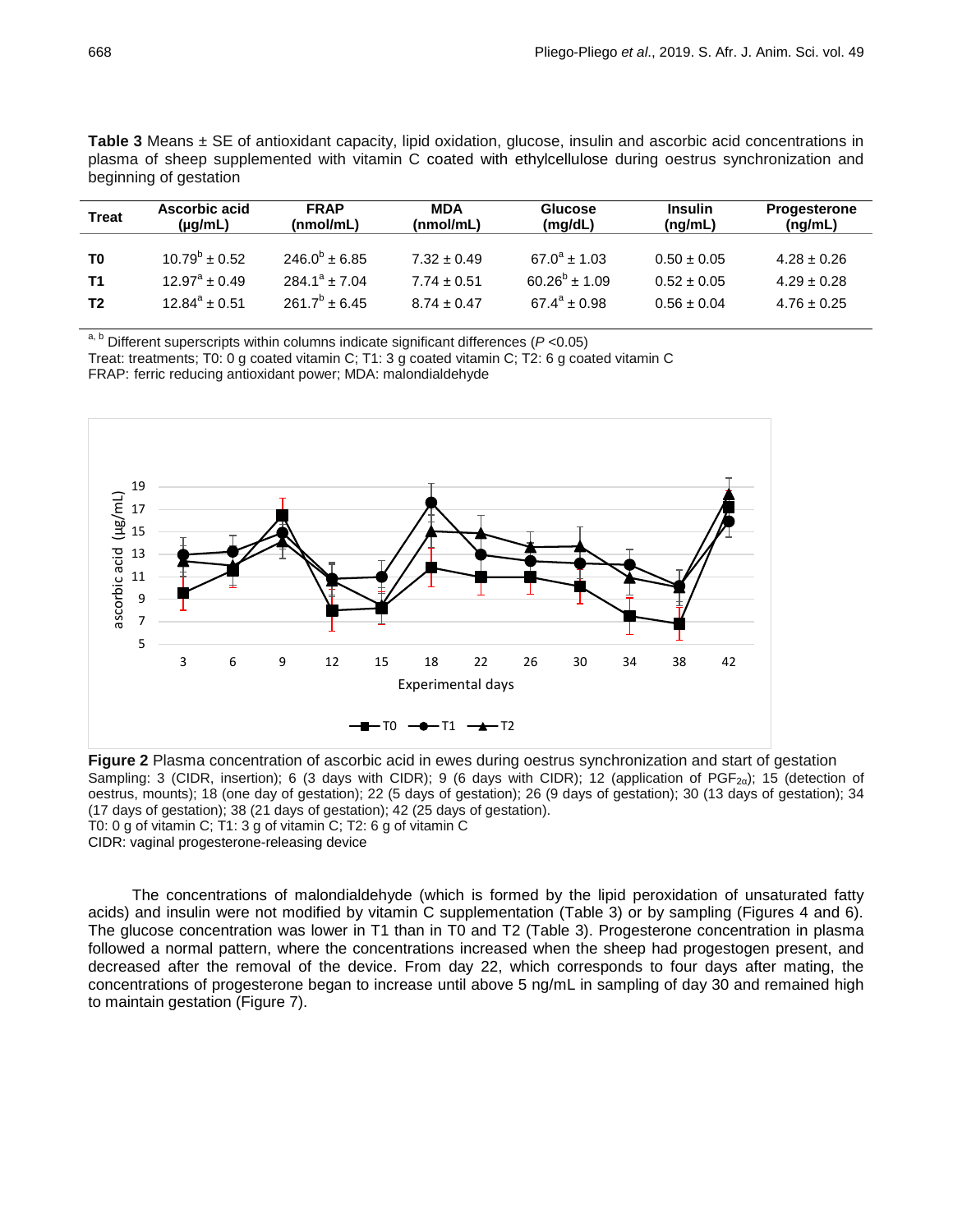

**Figure 3** Antioxidant capacity as (Trolox: a water-soluble analogue of vitamin E) in ewes supplemented with coated vitamin C during oestrus synchronization and start of pregnancy

Sampling: 3 (CIDR insertion); 6 (3 days with CIDR); 9 (6 days with CIDR); 12 (application of PGF<sub>2α</sub>); 15 (detection of oestrus, mounts); 18 (one day of gestation); 22 (5 days of gestation); 26 (9 days of gestation); 30 (13 days of gestation); 34 (17 days of gestation); 38 (21 days of gestation); 42 (25 days of gestation).

T0: 0 g of vitamin C; T1: 3 g of vitamin C; T2: 6 g of vitamin C

CIDR: vaginal progesterone-releasing device



**Figure 4** Lipid oxidation in ewes supplemented with coated vitamin C during oestrus synchronization and start of gestation (MDA: malondialdehyde)

Sampling: 3 (CIDR insertion); 6 (3 days with CIDR); 9 (6 days with CIDR); 12 (application of PGF<sub>2α</sub>); 15 (detection of oestrus, mounts); 18 (one day of gestation); 22 (5 days of gestation); 26 (9 days of gestation); 30 (13 days of gestation); 34 (17 days of gestation); 38 (21 days of gestation); 42 (25 days of gestation).

T0: 0 g of vitamin C; T1: 3 g of vitamin C; T2: 6 g of vitamin C

CIDR: vaginal progesterone-releasing device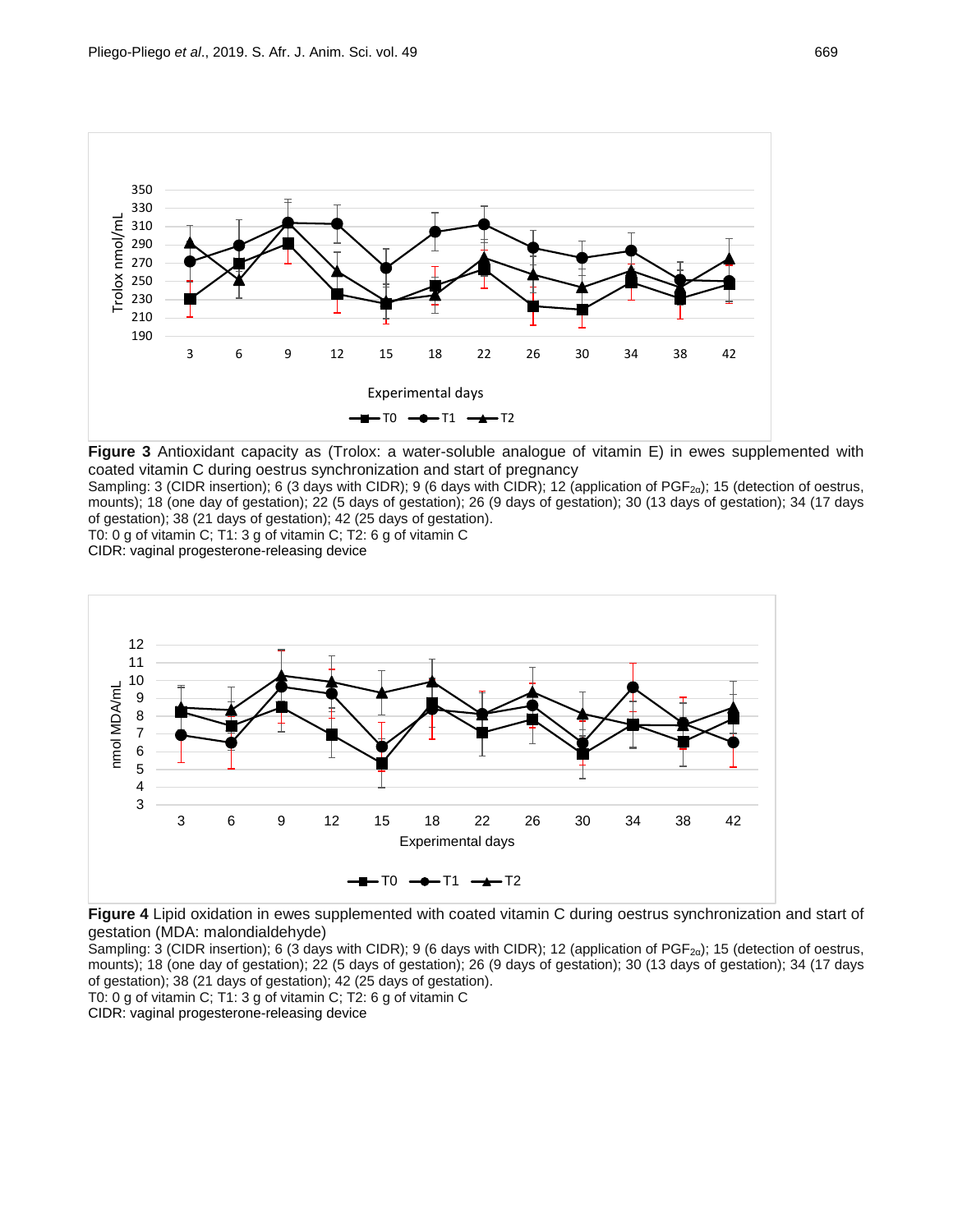

**Figure 5** Plasma glucose concentration in ewes supplemented with coated vitamin C during oestrus synchronization and start of pregnancy

Sampling: 3 (CIDR insertion); 6 (3 days with CIDR); 9 (6 days with CIDR); 12 (application of PGF<sub>2α</sub>); 15 (detection of oestrus, mounts); 18 (one day of gestation); 22 (5 days of gestation); 26 (9 days of gestation); 30 (13 days of gestation); 34 (17 days of gestation); 38 (21 days of gestation); 42 (25 days of gestation).

T0: 0 g vitamin C; T1: 3 g vitamin C; T2: 6 g vitamin C

CIDR: vaginal progesterone-releasing device



**Figure 6** Concentration of insulin in plasma of ewes supplemented with coated vitamin C during oestrus synchronization and start of pregnancy

Sampling: 3 (CIDR insertion); 6 (3 days with CIDR); 9 (6 days with CIDR); 12 (application of PGF<sub>2α</sub>); 15 (detection of oestrus, mounts); 18 (one day of gestation); 22 (5 days of gestation); 26 (9 days of gestation); 30 (13 days of gestation); 34 (17 days of gestation); 38 (21 days of gestation); 42 (25 days of gestation).

T0: 0 g vitamin C; T1: 3 g vitamin C; T2: 6 g vitamin C

CIDR: vaginal progesterone-releasing device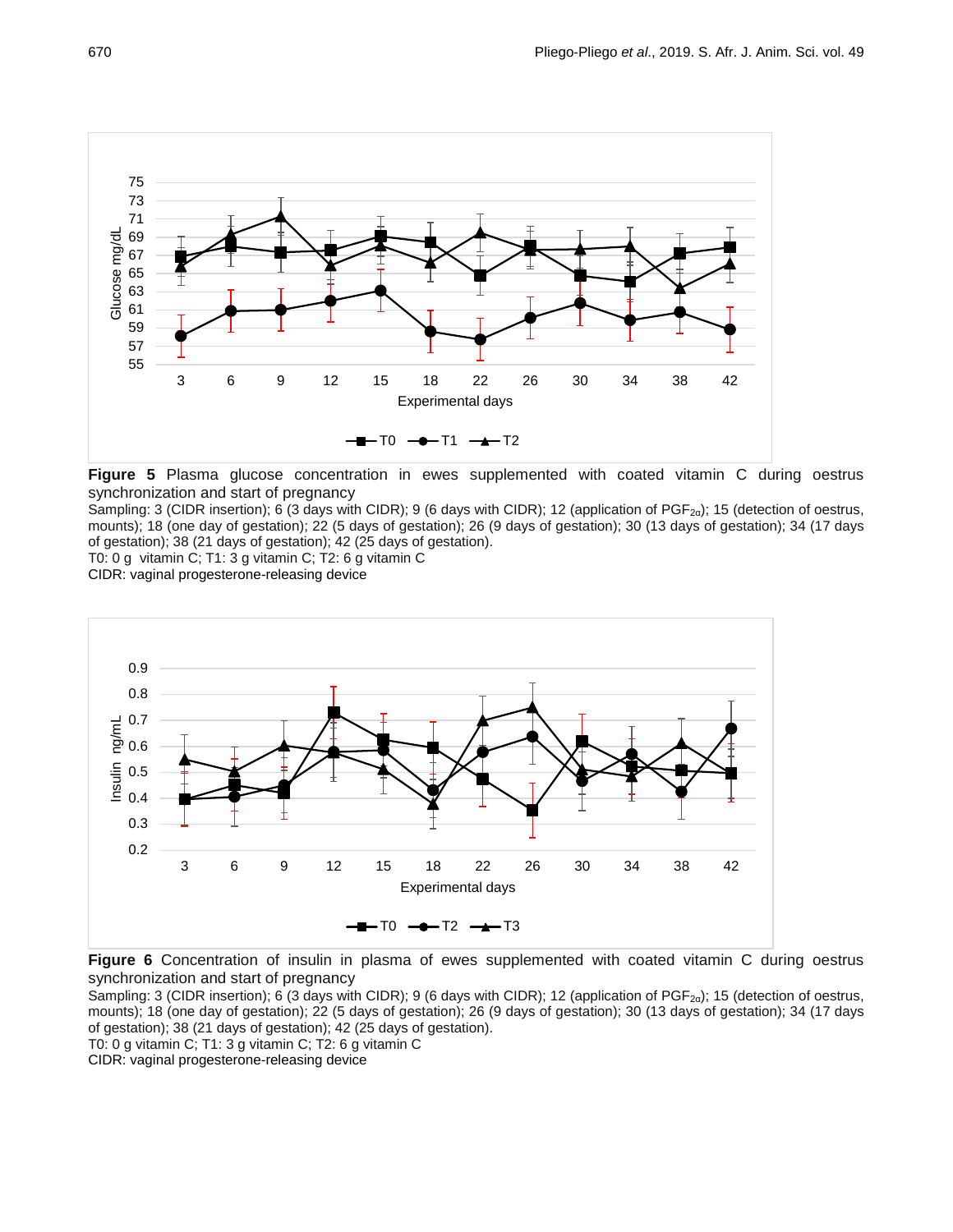

**Figure 7** Progesterone concentration in plasma of ewes supplemented with coated vitamin C during oestrus synchronization and start of pregnancy

Sampling: 3 (CIDR insertion); 6 (3 days with CIDR); 9 (6 days with CIDR); 12 (application of PGF<sub>2α</sub>); 15 (detection of oestrus, mounts); 18 (one day of gestation); 22 (5 days of gestation); 26 (9 days of gestation); 30 (13 days of gestation); 34 (17 days of gestation); 38 (21 days of gestation); 42 (25 days of gestation).

T0: 0 g of vitamin C; T1: 3 g of vitamin C; T2: 6 g of vitamin C

CIDR: vaginal progesterone-releasing device

### **Discussion**

In the present study it was found that dietary supplementation with 3 g and 6 g of vitamin C coated with ethylcellulose did not modify the reproductive responses of ewes.

Although plasma concentration of vitamin C increased relative to the control when the ewes were supplemented with 3 g vitamin C ( $P$  <0.05), there was no further increase ( $P$  >0.05) in concentration when supplemented with 6 g. According to Padilla *et al*. (2007) the concentration of vitamin C in plasma is affected by urinary excretion. These authors determined that the renal threshold of vitamin C in cows is exceeded when supplemented at 20 mg vitamin C/kg of body weight. Therefore, when it is supplemented, vitamin C excretion is limiting its plasma concentration in response to consumption.

Hidiroglou *et al*. (1994) found that vitamin C is rapidly destroyed in the rumen of cows. However, when cows were supplemented with protected vitamin C, it could be absorbed and its concentration in blood plasma would be increased. This was corroborated in the present study: supplementation with 3 g of vitamin C coated with ethylcellulose increased its concentration in plasma. However, no further increase was observed when supplemented with 6 g vitamin C. Therefore, it is necessary to determine the appropriate dose of vitamin C supplementation, which the authors assume to be less than 3 g per sheep. When compared with other species such as humans, in which the recommended dose is 75 mg/d (Levine *et al*., 2001), the suggested dose in sheep could be high, because some of the vitamin C, although coated, could be degraded in the rumen. The requirements for vitamin C in sheep remain unclear.

At the beginning of pregnancy, vitamin C concentration decreases in the blood of sheep (Salinas *et al*., 2017). Although its supplementation prior to breeding and during early gestation increased the concentration of vitamin C in blood plasma, and supplementation at 3 g improved the antioxidant status of the sheep, no improved responses in the percentages of pregnancy, prolificacy, fecundity and weight of the litter at birth were observed. This may be because the concentrations of vitamin C in the food or its synthesis in control sheep were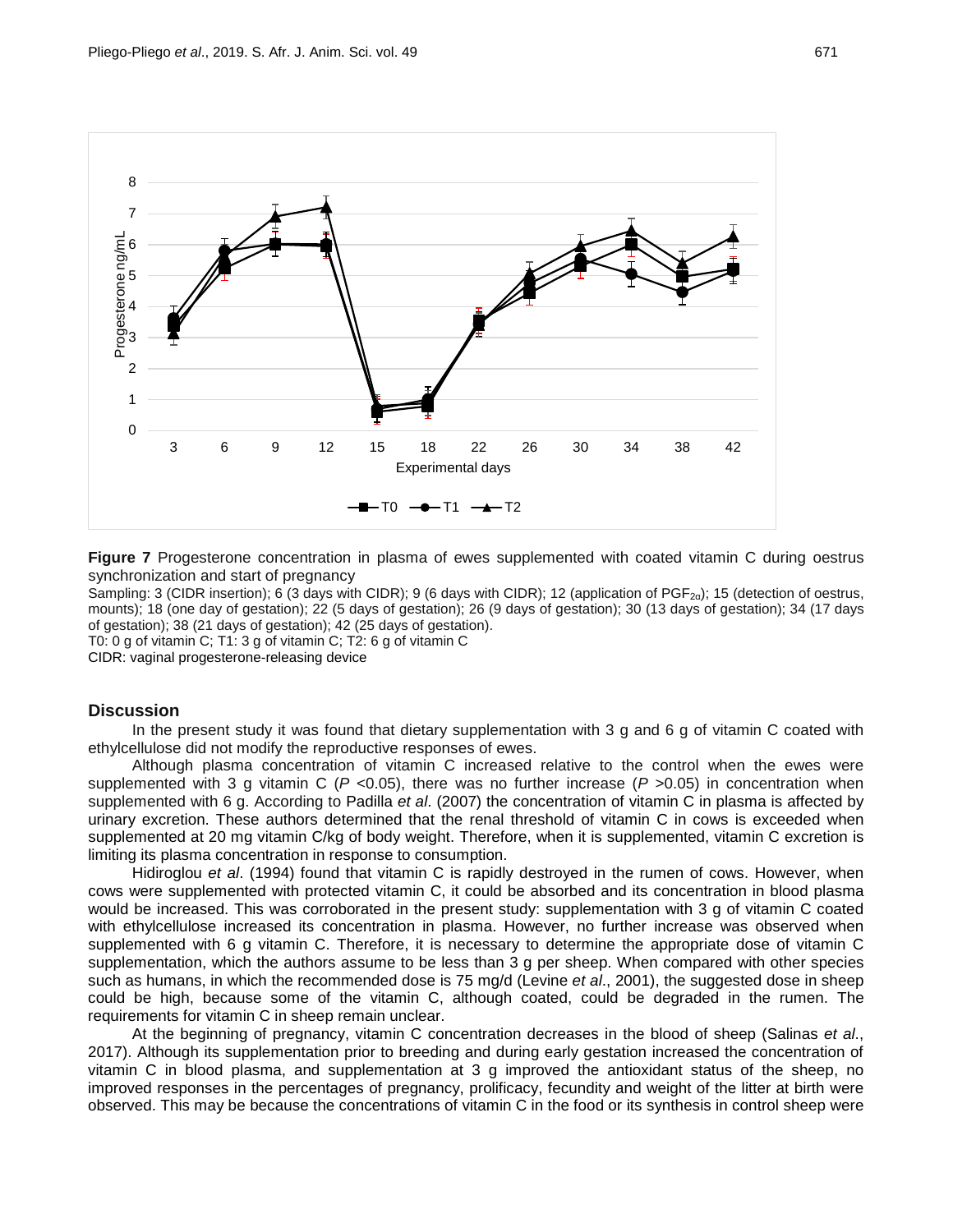sufficient to obtain an adequate reproductive response. The percentage of pregnancy was similar compared with other studies.

Omontese *et al*. (2017) administered ascorbic acid (75 mg, intramuscular) in sheep, at the time of insertion of the sponges and CIDRs, in a programme of oestrous synchronization. These authors reported 91.6% of gestation in treated ewes, which could indicate that the sheep were in optimal reproductive conditions. Therefore, it would be necessary to evaluate supplementation of vitamin C in sheep under oxidative stress situations, because it has been shown to affect the endocrine status and therefore reproductive variables such as duration of oestrous, follicular development and initial development of the embryo. In chickens, supplementation with vitamin C improved the characteristics of the egg (production, weight, thickness of the shell and the percentage of yolk) (Ciftci *et al*., 2005), and in rabbits it increased the size and weight of the litter at birth and weaning (Yassein *et al*., 2008). In mice vitamin E improved the average weight of the foetus and the placenta (Al-Enazi, 2007). In all the experiments the animals underwent energetic stress, and the authors reported that antioxidant vitamin supplementation improved reproductive performance.

Salinas *et al*. (2016) pointed out that by adjusting the consumption and synthesis of antioxidants, antioxidant capacity is modified. In the present study, presynchronization assured that all ewes were in the same physiological stage. Therefore, the greater antioxidant capacity in T1 was in response to the supplementation with 3 g of vitamin C. However, in T2 6 g of the vitamin did not increase the antioxidant capacity significantly. A daily oral dose of vitamin C (3 g or more) can help to relieve oxidative stress and improve pregnancy rates and the weight of the lamb at birth (Hashem *et al*., 2016). In humans, oxidative stress increases the concentration of malonaldehyde (MDA) during the middle phase of the corpus luteum development, coinciding with maximum steroidogenic capacity (Vega *et al*., 1994). However, in the present study no differences were observed (*P* >0.05). Nevertheless, the rapid depletion of antioxidant vitamins in plasma and the increase in MDA concentrations during reproduction could be a consequence of the intensive steroidogenesis and cyclic activities of the ovaries. Consequently, the reduction of antioxidant vitamins could cause lipid oxidation in red blood cells, causing MDA to rise (Moore & Roberts, 1998). Several authors concluded that the beginning of the ovarian cyclic activity during the breeding season and early gestation results in oxidative stress and therefore a greater demand for antioxidant vitamins in the reproductive tissues (Mohebbi-Fani *et al*., 2012).

In the present research, no differences ( $P$  <0.05) were observed between treatments or sampling when determining lipoperoxidation in plasma. In a study with male rats it was observed that as the concentration of ascorbic acid in blood serum increased in treated animals, and lipoperoxidation levels decreased (Sonmez *et al*., 2005).

Oxidative stress increases during early pregnancy owing to the metabolic processes that are necessary for the formation of the placenta. For that reason, as pregnancy progresses, the placental transfer of vitamins A, C, E and some of the B group (Mohebbi-Fani *et al*., 2012) and minerals increases with time to balance the effects of reactive oxygen species (Hidiroglou *et al*., 1994). This was observed in the last ascorbic acid sampling in which the highest levels were obtained in all treatments. At this time, the most demanding physiological stages, such as synchronization of oestrus, breeding and maternal recognition of pregnancy, had already passed, whereby the use of antioxidants had decreased, resulting in an increase in plasma vitamin C concentration.

In the present research, the addition of vitamin C did not modify progesterone concentration in any of the samples. A high requirement of ascorbic acid is necessary to facilitate the production of progesterone (Luck & Zhao, 1993). Progesterone is the main hormone that is responsible for maintaining pregnancy and its decrease at early gestation could trigger abortions (Diskin & Morris, 2008). During pregnancy, a continuous secretion of progesterone is required to provide an appropriate uterine environment for the maintenance of gestation (Niswender *et al*., 2000). In a study conducted with Holstein cows, no correlation was observed between the concentration of vitamin C and plasma progesterone levels (Ataman *et al*., 2009).

Ruminants can synthesize vitamin C from carbohydrate precursors, including glucose. Glucose is the primary nutrient for embryo growth and milk synthesis, whereby nutritional requirements are increased during pregnancy, especially if there is more than one foetus (Bell & Bauman, 1997). The increase it needs is because the foetus can consume 60% to 70% of the mother's glucose production and 70% of the weight of the lamb at birth is obtained in the last six weeks of pregnancy. This stage is critical since nutritional requirements of sheep are not always satisfied, and those deficiencies must be compensated from bodily reserves. Nevertheless, there is evidence that nutritional deficiencies during early gestation have serious effects on gestation (Spencer & Bazer, 2004), and on postnatal growth and health (Gao *et al*., 2009).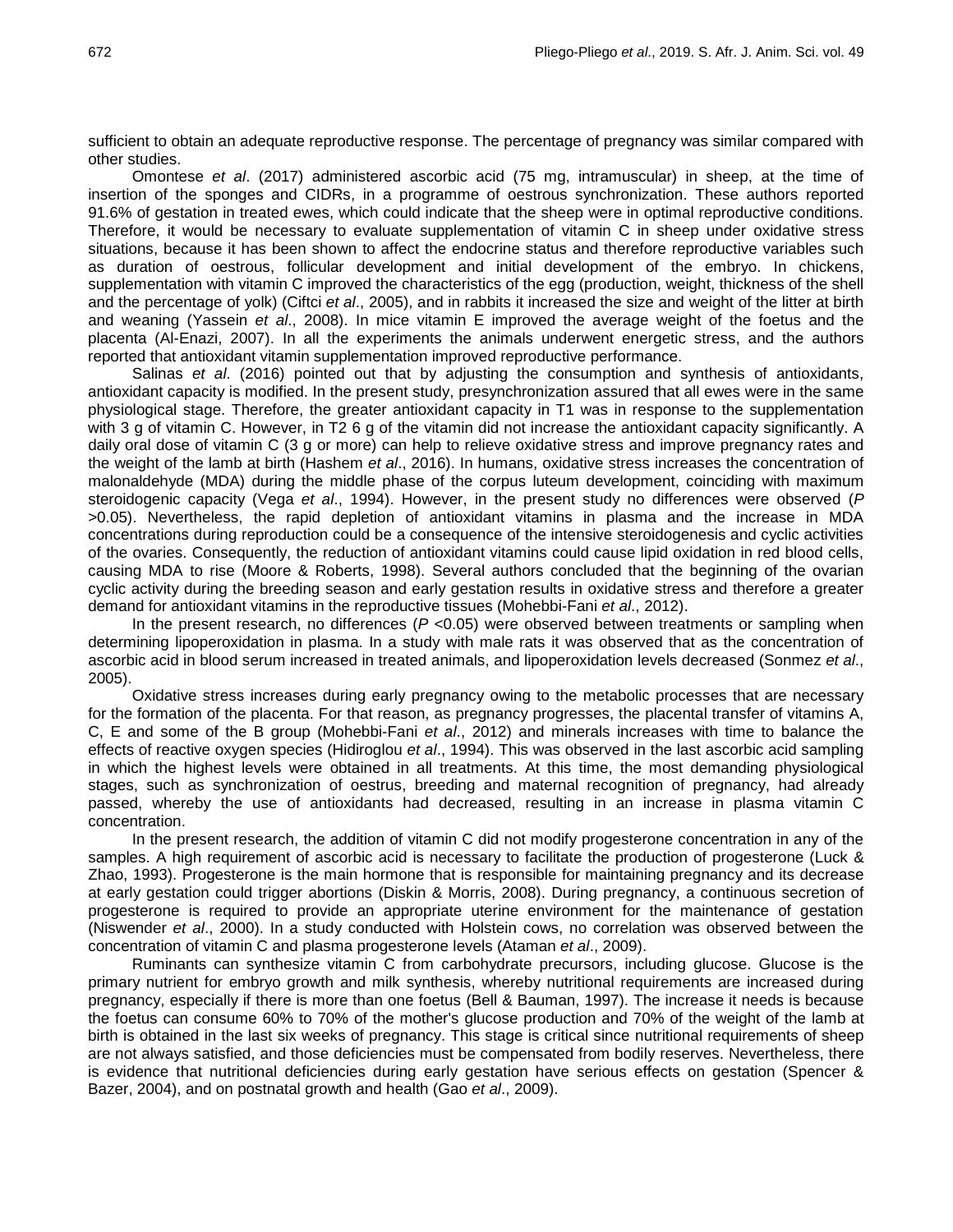In a study carried out on Santa Inés sheep which were synchronized with sponges (Progespon®), average glucose levels of 64.8 mg/dL were recorded during the summer and winter seasons (Balaro *et al*., 2015). On the other hand, MacLeod *et al*. (1999) indicated that a low synthesis of ascorbic acid is observed in high-producing cows as a result of high glucose demands of the body, especially during the beginning of lactation. In this study, the lower glucose concentration on ewes supplemented with 3 g vitamin C per day was due to different undetermined factor, since all diets were isoproteic and isoenergetic, and all the ewes were in the same reproductive stage. Similarly, the ewes in the present research were in a good body condition, which caused insulin and glucose levels to remain stable (Sosa *et al*., 2006).

### **Conclusion**

Oral supplementation of 3 g and 6 g of coated vitamin C in ewes during oestrous synchronization, breeding and early gestation increased plasma vitamin C concentrations and improved antioxidant capacity without affecting the reproductive variables, progesterone and insulin concentrations. However, more research is required to determine additional benefits and the specific stages in reproduction where vitamin C supplementation would be most effective.

#### **Authors' Contributions**

KPP was a graduate student (master's degree) in the project. TST, TSR, MMCG, CNC, JLCM, JLFV, MMA were in charge of the project design and project implementation. All co-authors participated in management and discussion of the results, statistical analysis and writing, and corrected the manuscript. MCL ran the hormonal and glucose analysis.

### **Conflict of Interest Declaration**

There are no conflicts of interest.

#### **References**

- Al-Enazi, M.M., 2007. Influence of alpha tocopherol on heat stress-induced changes in the reproductive function of Swiss albino mice. Saudi J. Biol. Sci. 14(1), 61-67.
- Al-Gubory, K.H., Fowler, P.A. & Garrel, C., 2010. Roles of cellular reactive oxygen species, oxidative stress and antioxidants in pregnancy outcomes. Int. J. Biochem. Cell Biol. 42, 1634-1650.
- Ataman, M.B., Erdem, H., Bülbül, B., Haliloğlu, S., Çınar, M. & Aköz, M., 2010. Plasma β-carotene, vitamin A and vitamin C levels in cyclic and pregnant cows. Kafkas. Univ. Vet. Fak. Derg. 16(4), 579-584.
- Balaro, M.F.A., Brandão, F.Z., Peneiras, A.B.V., Oba, E., da Fonseca, J.F., Almosny, N.R.P. & da Cruz Cardoso, E., 2015. Reproductive performance, metabolic and hormonal profiles of Santa Inês ewes in winter and summer under tropical conditions. Trop. Anim. Health Prod. 47, 627-631.
- Bell, A.W. & Bauman, D.E., 1997. Adaptations of glucose metabolism during pregnancy and lactation. J. Mammary Gland Biol. Neoplasia 2(3), 265-278.
- Benzie, I.F. & Strain, J.J., 1999. Ferric reducing/antioxidant power assay: Direct measure of total antioxidant activity of biological fluids and modified version for simultaneous measurement of total antioxidant power and ascorbic acid concentration. Methods Enzymol. 299, 15-27.
- Casamassima, D., Palazzo, M., Martemucci, G., Vizzarri, F. & Corino, C., 2012. Effects of verbascoside on plasma oxidative status and blood and milk production parameters during the peripartum period in Lacaune ewes. Small Rumin. Res. 105, 1-3.
- Ciftci, M., Ertas, O.N. & Guler, T., 2005. Effects of vitamin E and vitamin C dietary supplementation on egg production and egg quality of laying hens exposed to a chronic heat stress. Rev. Med. Vet.156, 107-111.
- Combs, G.F., 2008. Vitamin C. In: G.F. Combs (ed.). The Vitamins: Fundamental Aspects in Nutrition and Health. Third edition. Elsevier, San Diego, CA, USA.
- Diskin, M.G. & Morris, D.G., 2008. Embryonic and early foetal losses in cattle and other ruminants. Reprod. Domest. Anim. 43, 260-267.
- Dobson, H., Fergani, C., Routly, J.E. & Smith, R.F., 2012. Effects of stress on reproduction in ewes. Anim. Reprod. Sci. 130 (3-4), 135-140.
- Gao, H., Wu, G., Spencer, T.E., Johnson, G.A., Li, X. & Bazer, F.W., 2009. Select nutrients in the ovine uterine lumen. I. Amino acids, glucose, and ions in uterine lumenal flushings of cyclic and pregnant ewes. Biol. Reprod. 80, 86-93.
- Garcia, E., 2004. Modifications to the system Kӧppen climate classification. 5th edition. Book series number 6. Institute of Geography, Universidad Autónoma de México.
- Hashem, N.M., Abd-Elrazek, D., Abo-Elezz, Z.R. & Latif, M.G.A., 2016. Effect of vitamin A or C on physiological and reproductive response of Rahmani ewes during subtropical summer breeding season. Small Rumin. Res. 144, 313-319.
- Hidiroglou, M., Batra, T.R. & Roy, G.L., 1994. Changes in plasma α-tocopherol and selenium of gestating cows fed hay or silage. J. Dairy Sci. 77, 190-195.